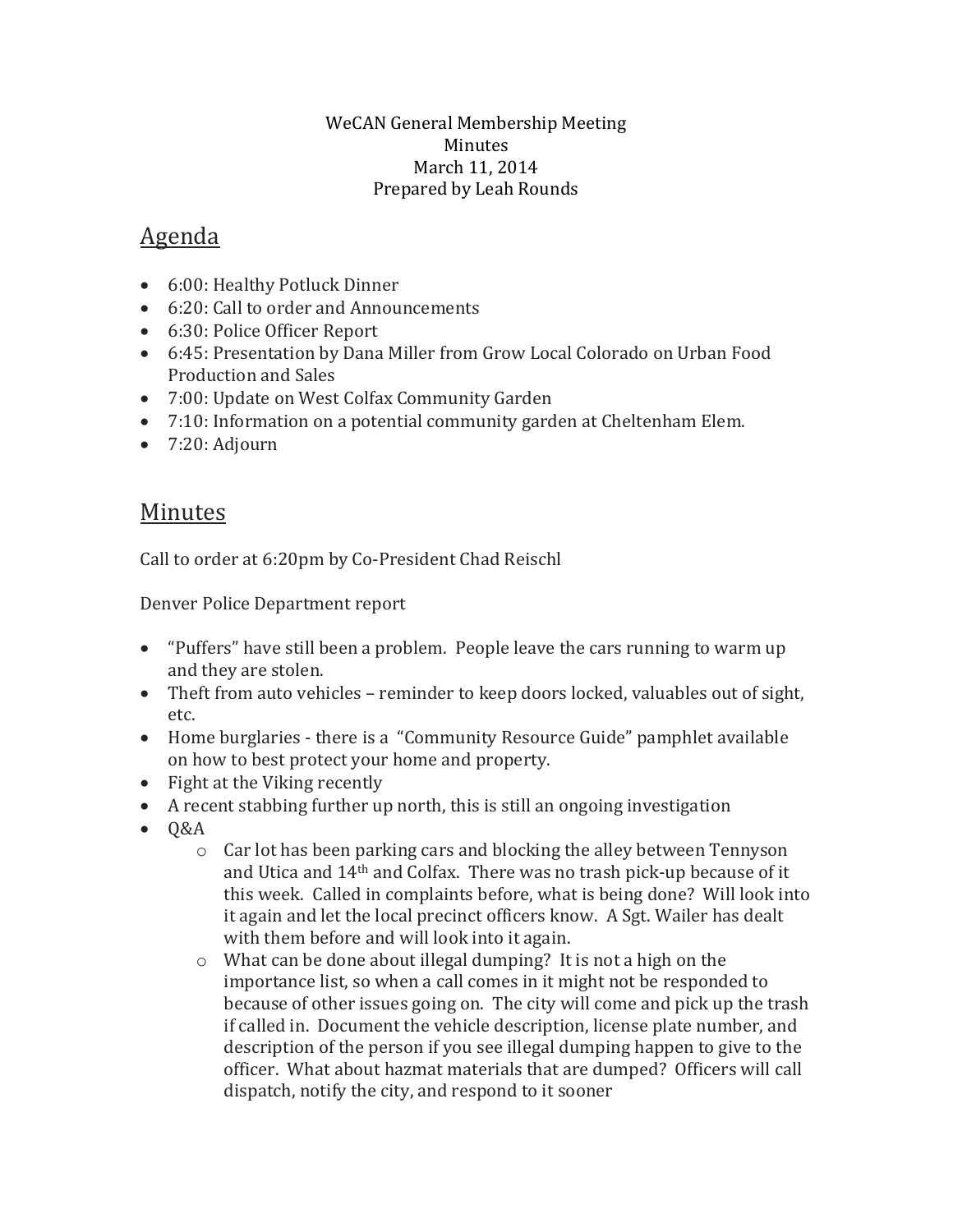#### Announcements

- WeCAN is in need of  $1\frac{1}{2}$  Newsletter couriers. This is the primary means of communication with the neighborhood. Contact Bill Baker if interested
- WeCAN's Board Meeting: Will be on Mar 19 at 6pm downstairs, all are invited to attend
- WeCAN's next General Meeting: will be on Tuesday, April 8th, at 6:00 pm. Representatives from EFG will be at the meeting to let you know what to expect on site for the next several months.
- Totally Tennyson is back in its 4<sup>th</sup> year as an 80s themed street crawl on Saturday, April 26th, 2014 – We will be selling tickets at our next meeting to support Colfax Elementary.
- The Mile High 5k Fundraiser for Colfax Elem. on Saturday, May 3rd, 2014 at Sloan's Lake if you're interested in participating, contact Leah Rounds 303-587- 6729
- West Colfax Clean-up Day and Picnic Lunch on May 17<sup>th</sup>, 2014
- Annual WeCAN Garage Sale on June 7<sup>th</sup>, 2014. Funds raised will go to support Confluence Ministry's computer lab for the GED and ELL classes. Hope to raise \$2k at this garage sale. In need of donations for the sale now. Contact Barb or Bill Baker if you have donations.

Presentation on Urban Food Production and Sales

Dana Miller from Grow Local Colorado, the Office of the Denver Sustainable Food Policy Council

- Working on changing codes to allow for individuals to sell produce out of their gardens and homes (will hopefully pass in June 2014). Currently you can sell to farmer's markets and restaurants.
- Cottage Food Act allows for creating a small business out of your home to sell produce, canned goods, jellies, jams, etc.
- Councilwoman Robin Kniech is heading up this effort on the council level
- Benefits to this policy include: expanding access to healthy foods, increasing community involvement, and supports the Mayor's citywide Sustainability Goals.
- There will be a \$20 zoning permit fee for home businesses, no sales tax collected on food. Will be allowed to have a small business sign in your window. Can sell from 7am to dusk.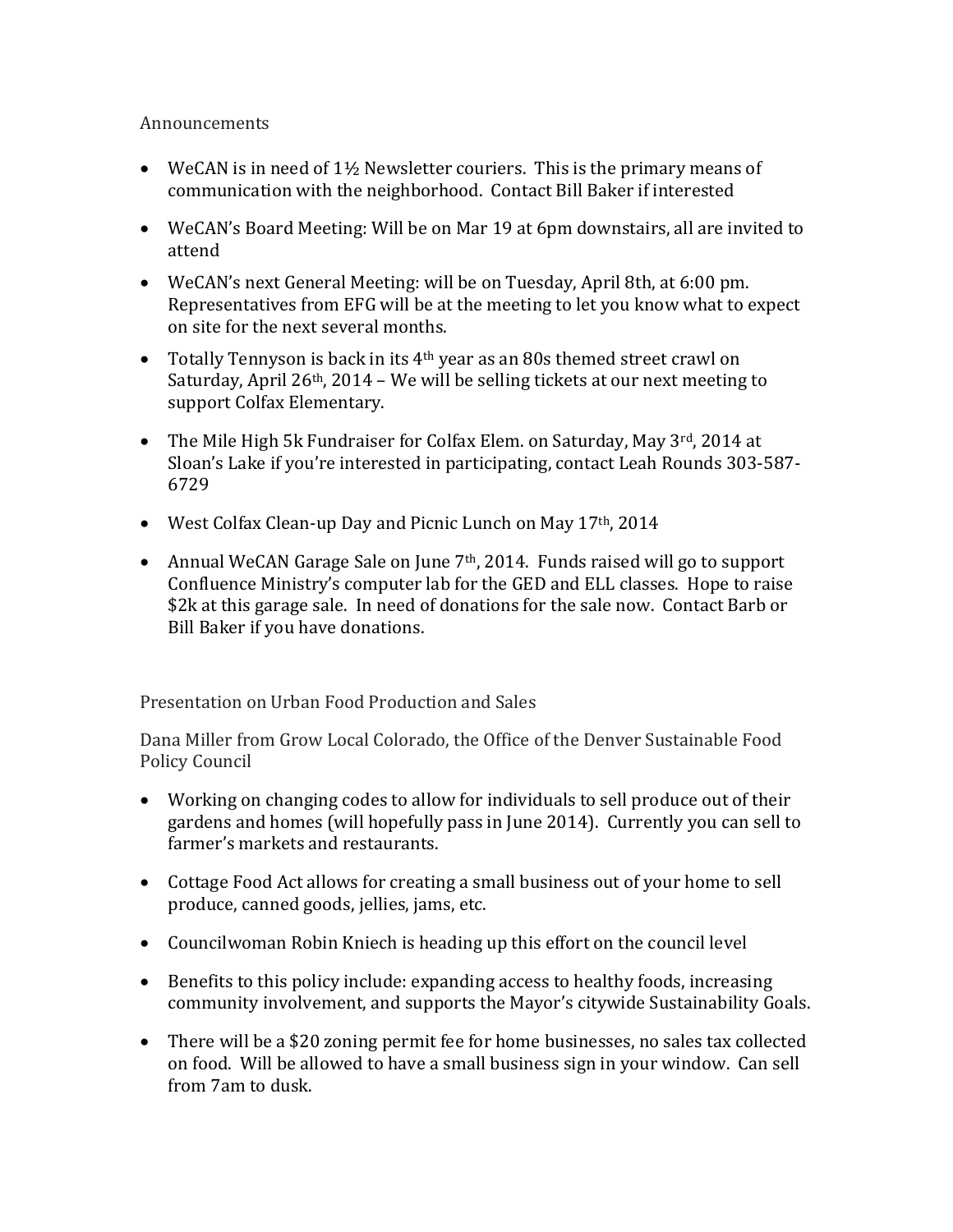- Partnering with Denver Live Well to offer classes, help people get started, and get promotional help.
- Wheatridge and Lakewood (among other US cities) have already implemented such policies

Sherona, resident of Ruby Hill shared her experiences

- She and her husband practice sustainable living practices, and would like to set up a urban homesteading school to teach neighbors about these practices
- Planning on setting up their carport as a little store (produce, eggs, honey)
- Attended a Building Urban Farmers course through a CSU extension program
- Has a business plan in place and hoping to start in June

Councilwoman Susan Shepherd of District 1 in NW Denver

- Fully supportive of this effort and offers a great opportunity for partial income. There are many other council members also in support and this will likely pass. It is in line with the state regarding the Cottage Food Act.
- Denver Sustainable Food Policy Council played a large role in getting backyard chickens and goats
- Concerns have been over food safety/inspections

### Dana Miller

- In regards to food safety, this will be a one grower, one seller policy; so all food can be traced back to one household. Food can be grown in a home or community garden, but must be sold from one individual out of their home.
- $\bullet$  Q&A
	- o Will there be inspections? No, currently the Cottage Food Act doesn't require inspections
	- o Can you sell produce to a grocery store? Don't see an issue with that since you can already sell to farmer's markets and restaurants.
	- o How do you get a zoning permit on a shared property (duplex)? There are separate street addresses, so permit will be issued to each address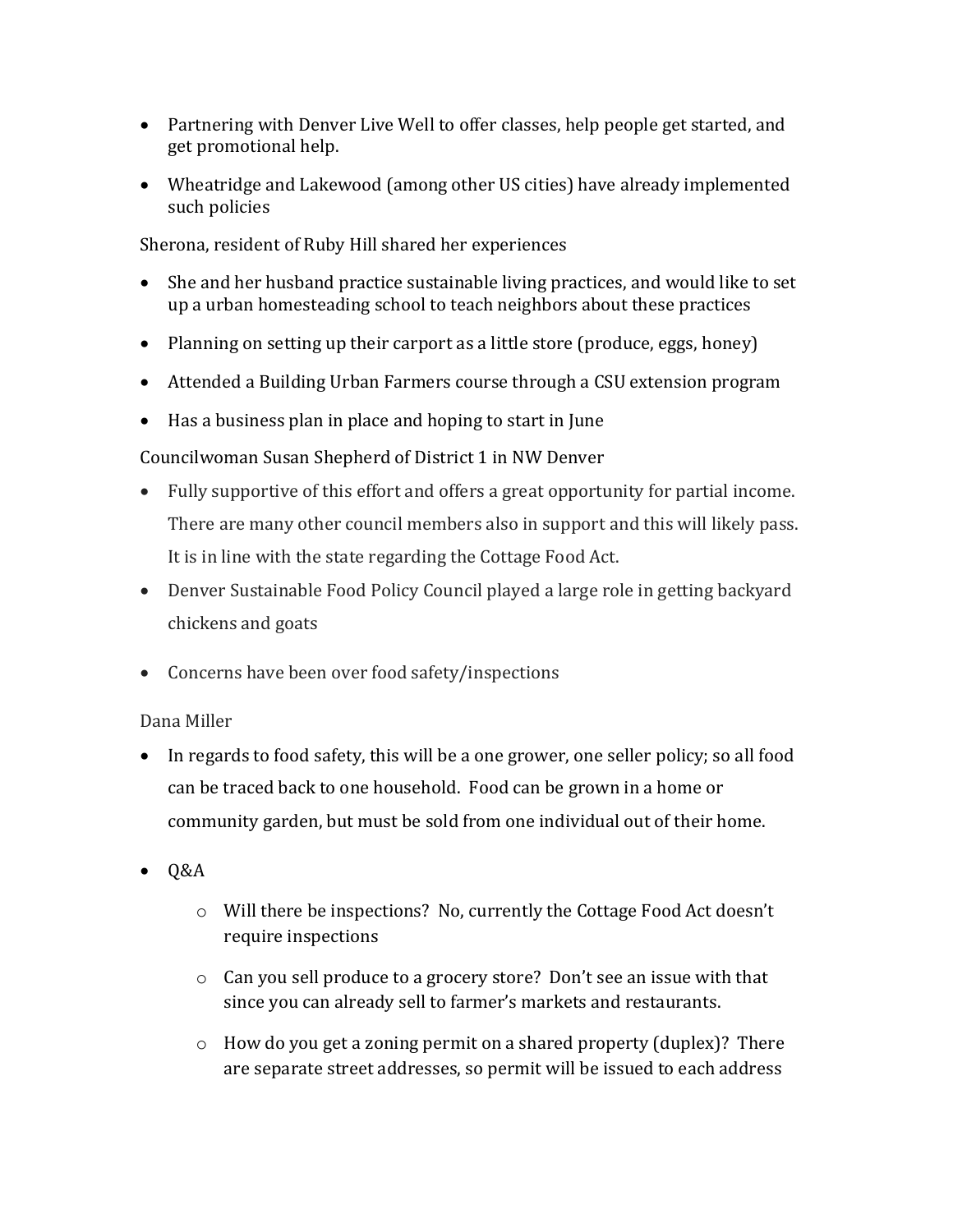- o When will it be taken to council? After committees, public reviews, etc. Hopefully by May or June
- o Where is information on what you can sell? Can you sell pickles? The Cottage Food Act website has a complete list
- o Is growing and selling from a community garden allowed? Denver Urban Gardens prefers that any money made be reinvested into that DUG garden. Other community garden programs don't do this, so you can sell and profit from produce your plot. Produce must be sold from a primary residence, so renters must ask landlords for permission.
- $\circ$  Can you leave produce and a money jar out for passer-bys? Not sure, will have to look into that
- Produce for Pantries is another program with 15 collaborative groups. It connects homes, community, and school gardens to local food pantries. Can call to get info on the closest food pantry to donate produce. Think about growing a little extra to donate.

New Food Bank at Cheltenham Elementary (Barbara Baker)

- Open Arms Community Church out of Cheltenham has started a food bank after Sunday services. Now partnering with the school to have a food bank in the school
- Non-perishables can be taken directly to the school. Perishables can be taken by Barb for after Sunday services

Councilwoman Susan Shepherd of District 1 in NW Denver

- Retail marijuana is going smoothly, a lot of tax money has been coming in
- Banking piece still needs to be figured out, these businesses are dealing with large amounts of cash, but this is something that needs to be dealt with on the Federal level.

Matt from DUG - Update on West Colfax Community Garden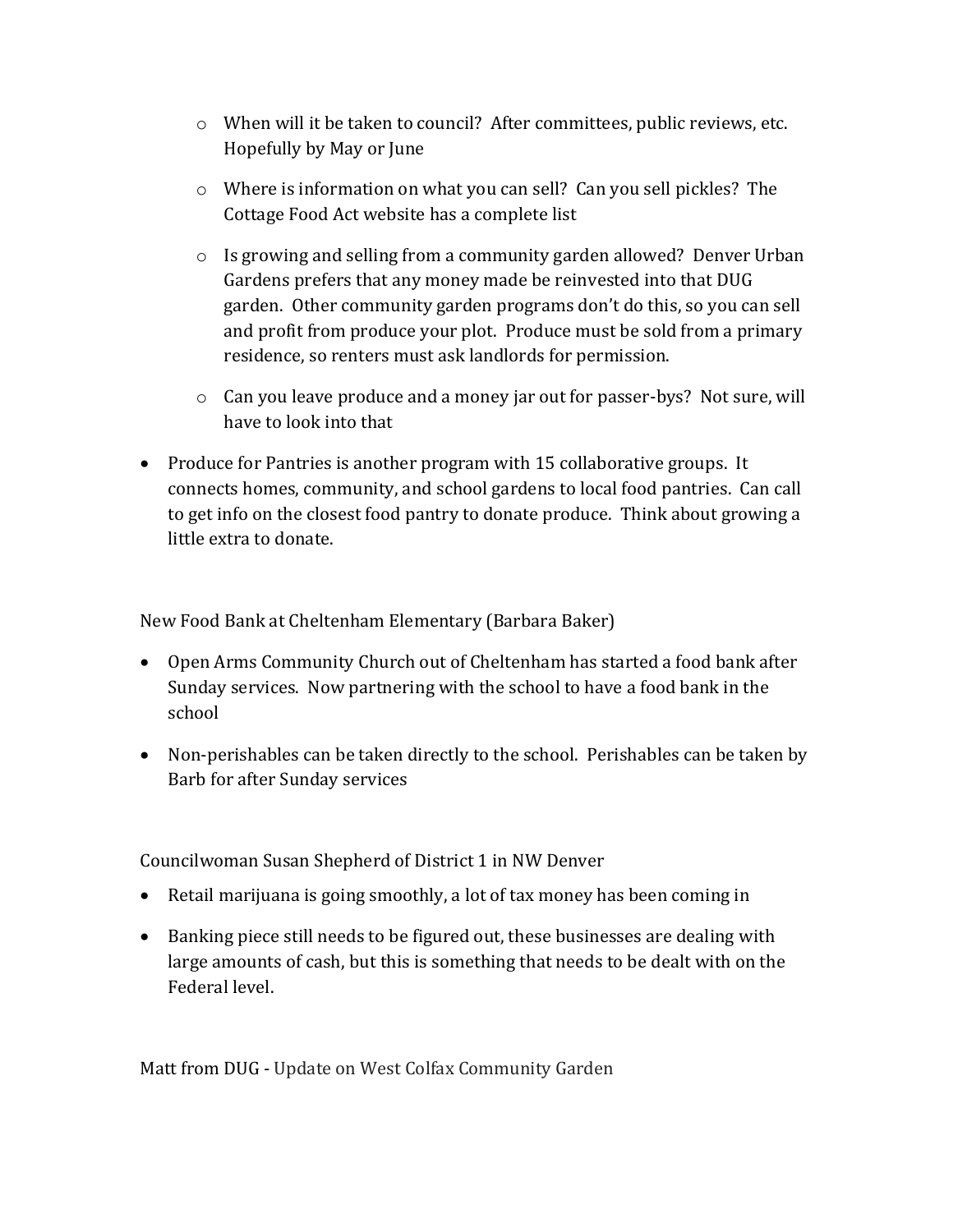- There are 8-9 plots still available, talk with Matt if you would like a plot
- WeCAN has donated \$200 that will be going towards edging the bed. Currently in phase 2, establishing paths and going from there
- Composting bins are active, trying to get them more established and teach people how to properly use them
- $\bullet$  Q&A
	- $\circ$  Growing extra pumpkins for the library fundraiser, can we use extra plots to do this? Yes, Matt will let you know which plots to use
	- $\circ$  Is there any supervision at the garden? You have to sign a waiver before getting a plot. Plots are \$40 for the season (this mainly covers water and maintenance). Twice a month there is a community workday. They've had small events at the garden in the past (cocktails, etc.)
	- o Will there be composting lessons? DUG Master Gardner can come do a class for the neighborhood. Could collaborate with the 3 neighborhood community gardens to take a class together
- Even if you don't have a plot you can help with fundraising, classes, social events, updating facebook, etc.
- Classes and activities can go towards sustainability projects and points
- Home Depot on W. Colfax in Lakewood is donating
- Will be collecting donations for DUG at April's meeting. Can also make a donation to our garden on the DUG website

Pamela Flowers - Information on the community garden at Cheltenham Elem.

- Had been a Butterfly Hope garden since 1996, and thrived until the program shut down in 2012. DUG has now taken it on.
- Now working on beautifying and revitalizing the garden. Hoping to reach out to the whole neighborhood for plots. Currently only 3-4 gardeners, there are 17 plots available.
- Projects to be worked on this year bricks along the sidewalk, grow something over the gateway, teach classes, have the disabled residence that live nearby involved (provide wheelchair access)